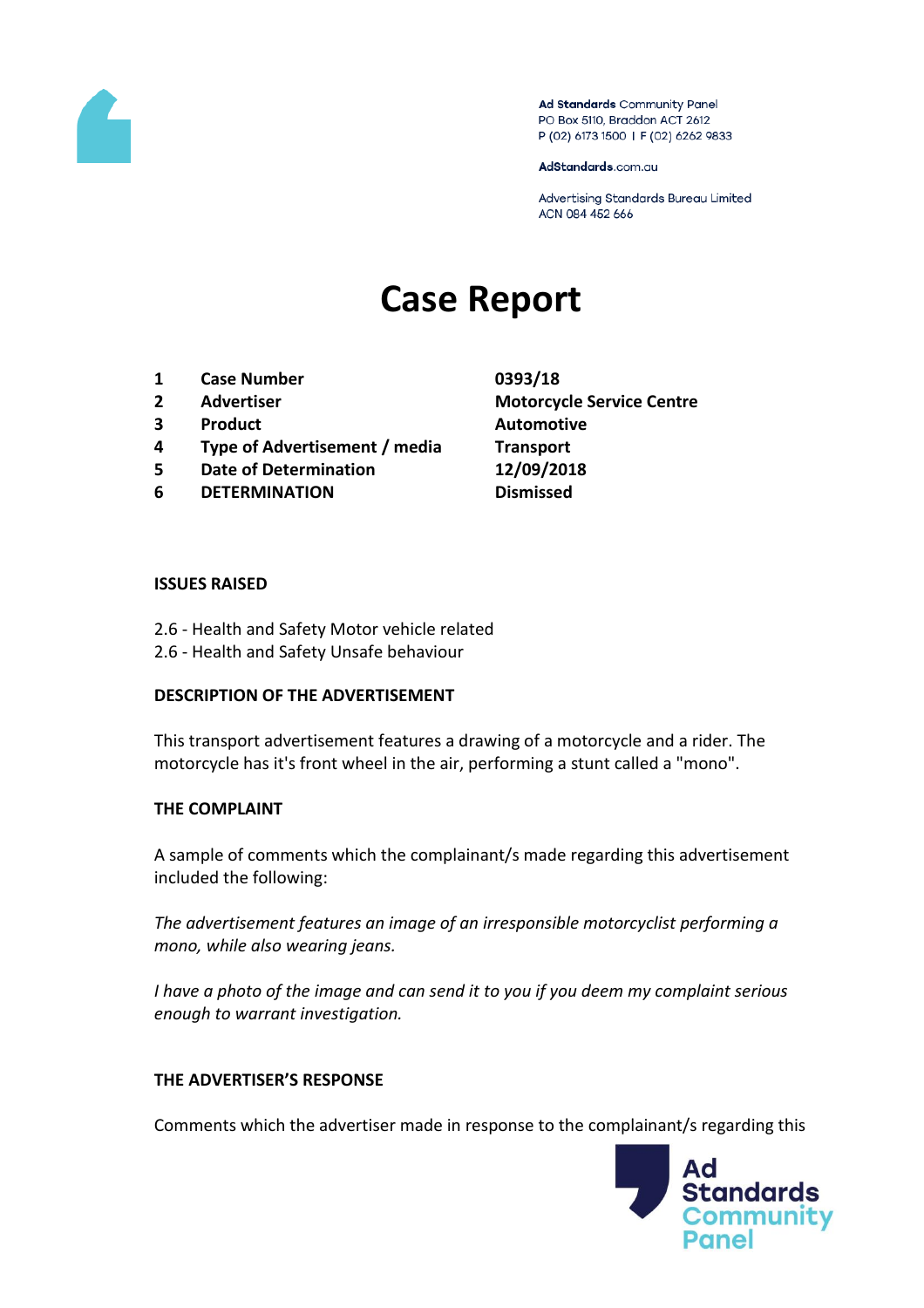

advertisement include the following:

*To whom it may concern,*

*I am writing in response to your letter regarding the concern for the bus advert for Motorcycle Service Centre in Geelong. The complaint outlines that the motorcycle in question 'features an image of an irresponsible motorcyclist performing a mono, while also wearing jeans'.*

*Firstly I would like to note that the image is actually a hand painted artwork which our client has used as their logo for a local business in Geelong. The image is not a photograph, it is simply an artistic drawing for a business who services and works on high performance / stunt motorcycles and off-road motorcycles – hence the mono which is what stunt motorcycle riders and off-road riders perform.*

*Secondly I would like to note the motorcycle rider in the painting is wearing a helmet, safety gloves, motorcycle boots, a motorcycle jacket and jeans. The most common type of motorcycle pants are in fact safety pants with a thermal protective barrier inside and AAA (Achieved for Abrasion) denim outer which I would assume is being worn in the painting due to the rest of the outfit being worn is safety motorcycle gear.*

*Whilst we appreciate their concern for promoting safe motorcycle riding, we believe the painting shows a responsible rider wearing the correct safety gear on a performance stunt bike – a Ducati which is commonly known for its performance in MotoGP racing.*

*Should you have any further questions relating to this artwork, please don't hesitate to call me to discuss.*

### **THE DETERMINATION**

The Ad Standards Community Panel (the Panel) considered whether this advertisement breaches Section 2 of the AANA Code of Ethics (the Code).

The Panel noted the complainant's concerns that the advertisement features unsafe behaviour.

The Panel viewed the advertisement and noted the advertiser's response.

The Panel considered Section 2.6 of the Code. Section 2.6 of the Code states: "Advertising or Marketing Communications shall not depict material contrary to Prevailing Community Standards on health and safety".

The Panel noted the complainant's concern that the advertisement features an image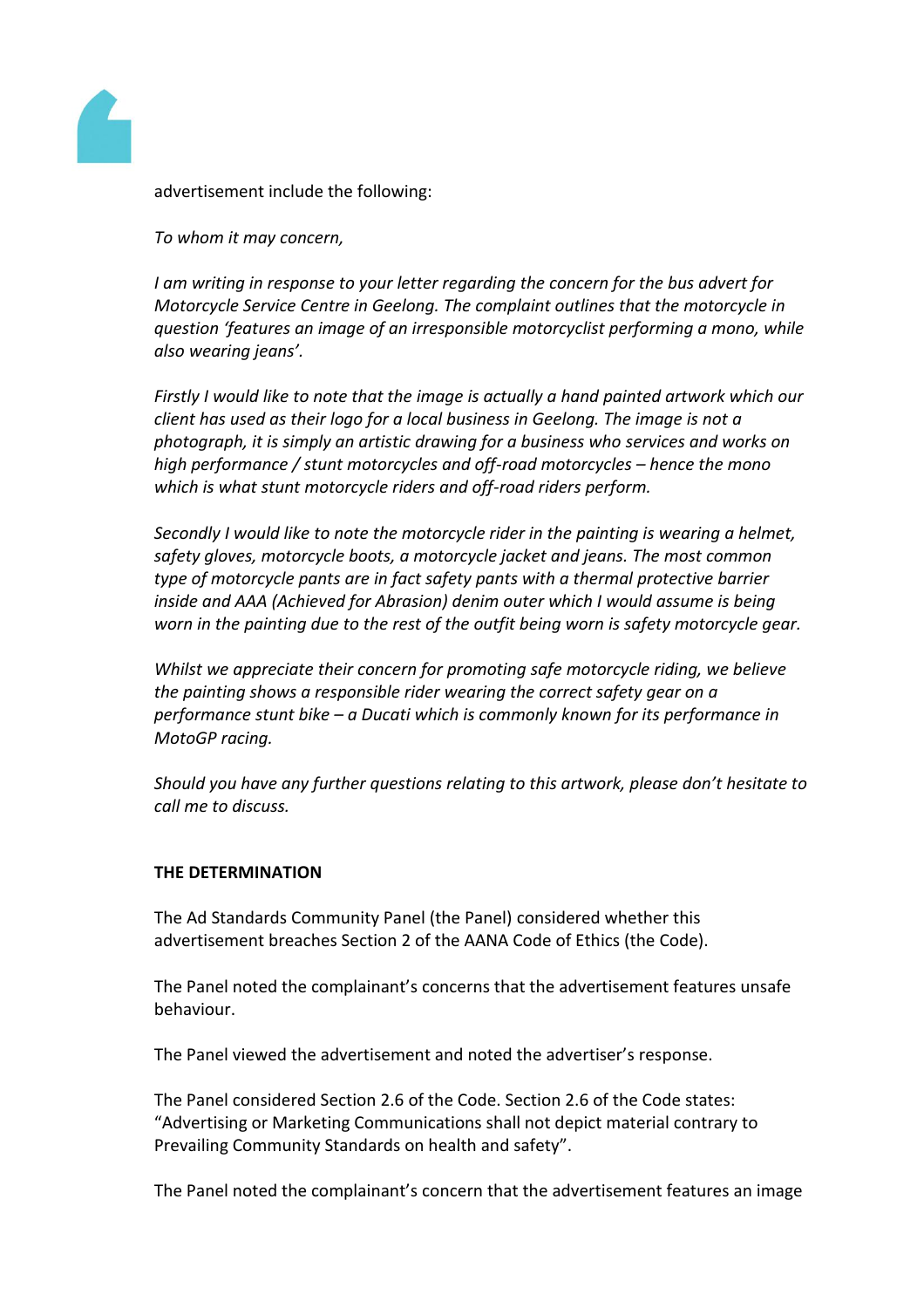

of an irresponsible motorcyclist performing a mono while wearing jeans.

The Panel noted this transport advertisement features an illustration of a man on a motorcycle with its front wheel in the air.

The Panel noted the advertiser's response that the man in the illustrated drawing is wearing correct motorcycle safety gear and that it is common for motorcycle safety pants to have a denim outer layer.

The Panel considered that the clothing the man in the advertisement was wearing was not inappropriate and was consistent with safety gear worn by motorcyclists.

The Panel then considered whether the depiction of someone doing a mono stunt move on a motorcycle was a depiction which was against prevailing community standards.

The Panel noted that if the driving practice were to take place on a road it would be likely to be in breach of road rules in every state and territory for driving without due care (https://www.drivinglaw.com.au/careless-driving.html).

The Panel noted that this was an advertisement for motorcycle servicing and not for a motor vehicle, and therefore the provisions of the FCAI Code do not apply and that the Panel did not need to consider whether the behaviour shown would be against the law. The Panel considered whether the advertisement depicted material contrary to Prevailing Community Standards on health and safety.

The Panel noted that the advertisement was a drawing, not a photograph of a real event. The Panel noted that it was not possible to tell the location of the motorbike, and it did not depict a road.

The Panel noted the advertiser's response that the business is responsible for servicing stunt motorcycles and off-road motorcycles and that the advertisement is intended to represent a move often performed by these riders.

The Panel considered that a still image of a motorcycle stunt being performed in a fantasy situation is not a depiction in this instance which most members of the community would consider to be unsafe or against prevailing community standards.

The Panel considered that the advertisement did not depict material contrary to Prevailing Community Standards on health and safety regarding health and safety. The Panel determined that the advertisement did not breach Section 2.6 of the Code.

Finding that the advertisement did not breach the Code on other grounds, the Panel dismissed the complaint.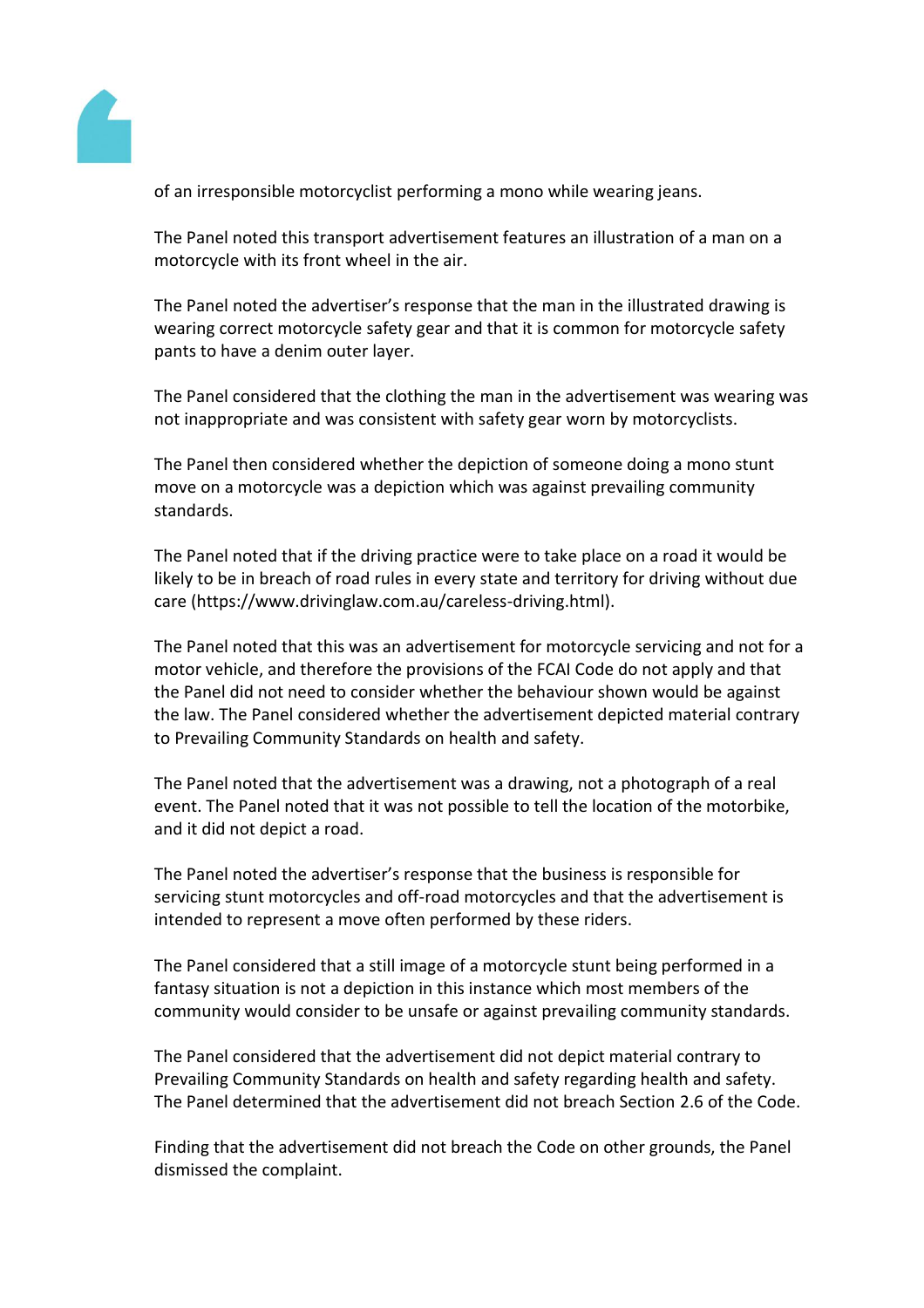$\blacktriangle$